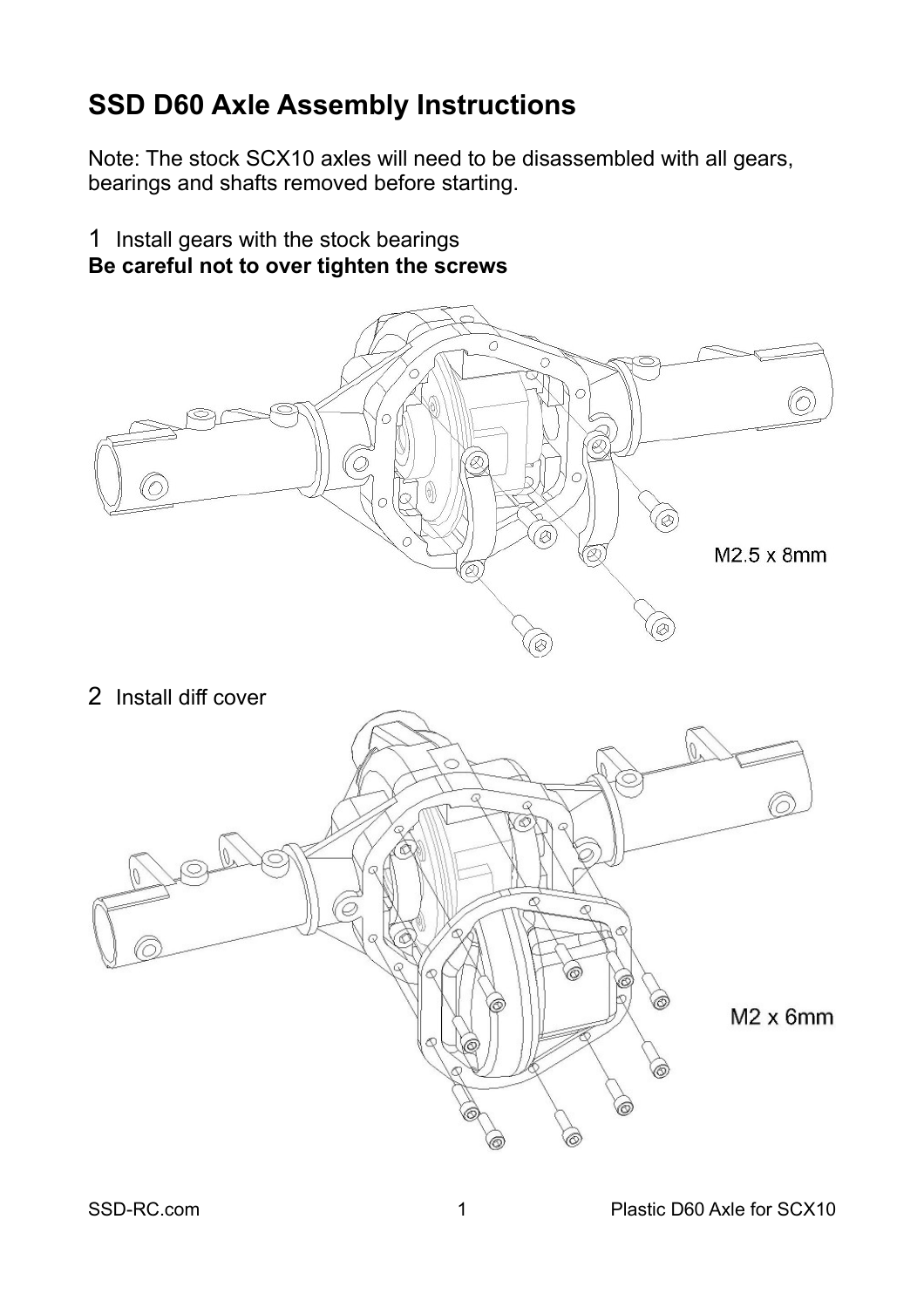### **Rear Axle with 4 Link**

Use stock SCX10 straight rear axle shafts, bearings and rear lockouts.

3 Install upper link mount



After axle assembly is complete it can be installed on the SCX10 chassis in the same way as the stock axles.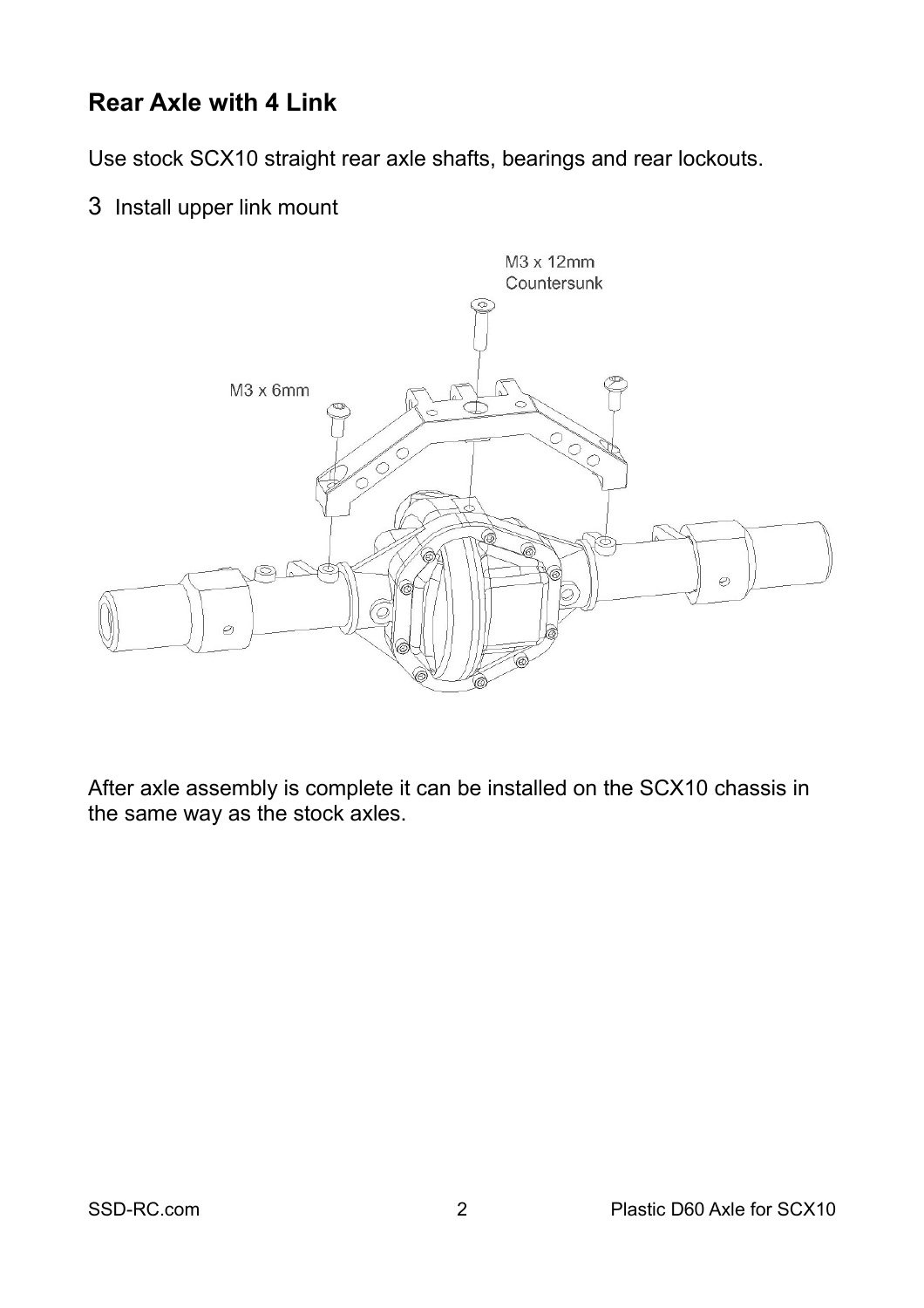## **Front Axle with 4 Link & Servo on Axle**

Use stock SCX10 front axle C hubs, knuckles, bearings and shafts.

Install the upper link mount as shown in step 3.

4 Install the SSD servo mount plate (SSD00057) with stock servo mounts



Now install the knuckles, shafts, servo, steering links etc... as normal.

After axle assembly is complete it can be installed on the SCX10 chassis in the same way as the stock axles.